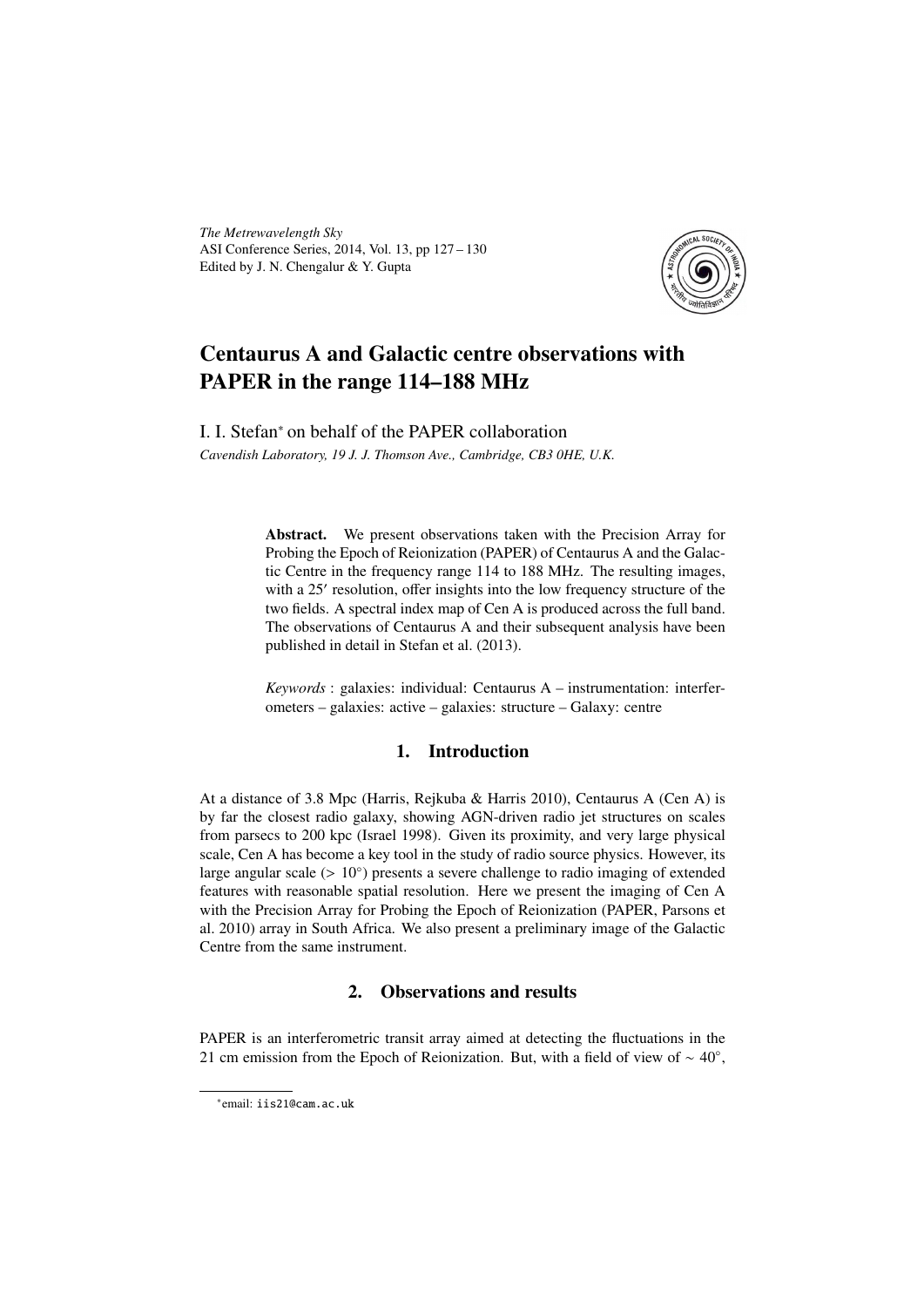128 *I. I. Stefan et al.*

Table 1. The main properties of PAPER. The project currently consists of a 32-antenna testarray situated at NRAO, in Green Bank, USA, and a 128-antenna array in South Africa's Radio Quiet Zone (latitude of approximately 30◦ S). Further reference to PAPER here implies only the South African array.

| Number of               | 128 (64 for these                                    |
|-------------------------|------------------------------------------------------|
| antennas                | observations)                                        |
| <b>Baselines</b>        | up to 300 m                                          |
| <b>Bandwidth</b>        | $\approx$ 80 MHz                                     |
| <b>Integration time</b> | 10.7s                                                |
| No. of channels         | 2048                                                 |
| <b>Channel width</b>    | 48.83 kHz                                            |
| <b>Field of view</b>    | $40^\circ$                                           |
| Resolution              | 15' and 25' across<br>the band                       |
| Polarization            | Dual capability;<br>single for these<br>observations |

and spatial resolutions between  $\sim 15'$  and 25' across the band, the array is well suited to image the extended emission from Cen A. Table 1 lists the main properties of the array. We present here data taken in single polarization (E–W) on four consecutive nights (2011 July  $3<sup>rd</sup>/4<sup>th</sup> - 6<sup>th</sup>/7<sup>th</sup>$ ). Full details on data selection and calibration are provided in Stefan et al. (2013).

Fifteen calibrated maps were produced, one for each 4.98 MHz-wide channel within the PAPER band. Fig. 1 shows a weighted average of the middle thirteen. It has a dynamic range of ∼ 3500, as found from the ratio of the peak brightness of the core of Cen A to the r.m.s. of 0.5 Jy beam<sup>-1</sup>. Cen A dominates the centre of the image<br>and the Galactic Plane crosses it further South. The Supernova Remnant (SNR) PKS and the Galactic Plane crosses it further South. The Supernova Remnant (SNR) PKS 1209−52 (e.g. Dickel & Milne 1976) is visible to the SW of Cen A, at −52◦ Dec, as a shell with two brightened limbs. Fig. 2 shows an image of Cen A.

A lower limit of 5 wavelengths was imposed for calibration and imaging, which means structures larger than 11.5 are not imaged. The negative dips in the maps evince<br>the lack of short spacing data. Cen A is surrounded by a shallow region of negative the lack of short spacing data. Cen A is surrounded by a shallow region of negative flux as are objects in the Galactic plane. These negative 'bowls' result in uncertainty in the total flux measurements of large sources, and diffuse surface brightnesses.

PAPER's large bandwidth allows for spectral index maps of the observations to be computed across the band. Incomplete reconstruction of the total flux will bias this calculation, but the small scale trends are still valid. Stefan et al. (2013) discusses in more depth both the full field and the spectral index results.

The same pipeline was used to produce an image of the Galactic Centre (Fig. 3) with data from the same observing campaign. A number of Galactic and extragalactic sources can be identified, as well as some thermal absorption regions. Further work will focus on an analysis of this data, with emphasis on the thermal absorption regions.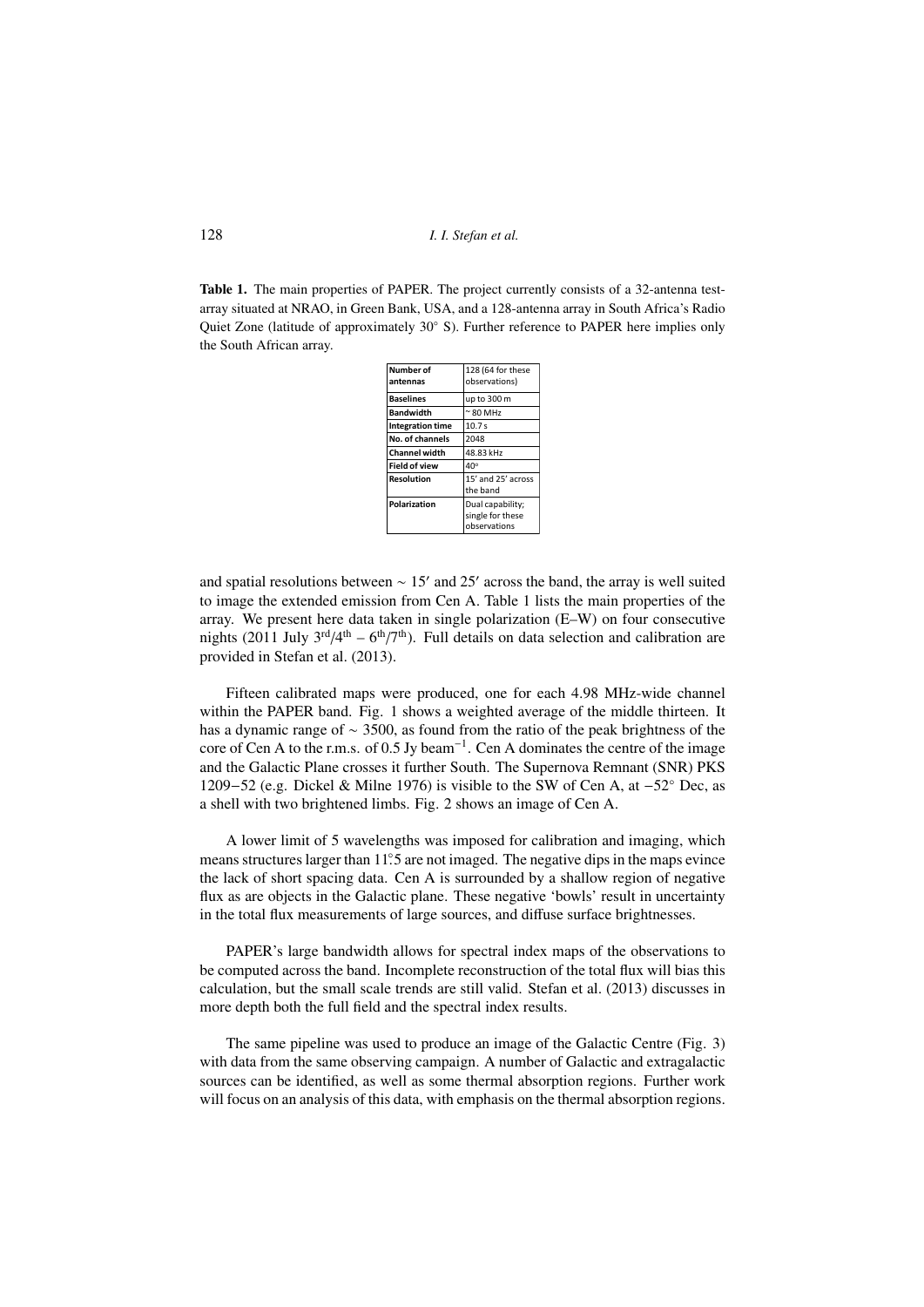

Figure 1. PAPER final image of the Centaurus A field obtained with a  $25' \times 23'$  FWHM Gaussian restoring beam. The 'cubehelix' (Green 2011) colour scheme is used.



Figure 2. Contour map of Cen A from the full field image. Contour levels are a geometric prometa mage. Comour levers are a geometric progression in  $\sqrt{2}$ , staring from 2 Jy beam<sup>-1</sup>. Negative contours are in light grey. The southern lobe shows a sharp edge along the southwestern boundary of the radio source, and more diffuse emission extending to the east in two 'prongs' of emission by about 2◦ . These two prongs are also seen at 1.4 GHz (see Feain et al. 2011). The northern middle lobe extends outwards from the inner lobe and curves northward into the outer lobe. In its northern half, the outer lobe curves east to form a hook-like structure. The northern lobe shows a general decline in brightness away from the core, with further brightening in the hook-like region.